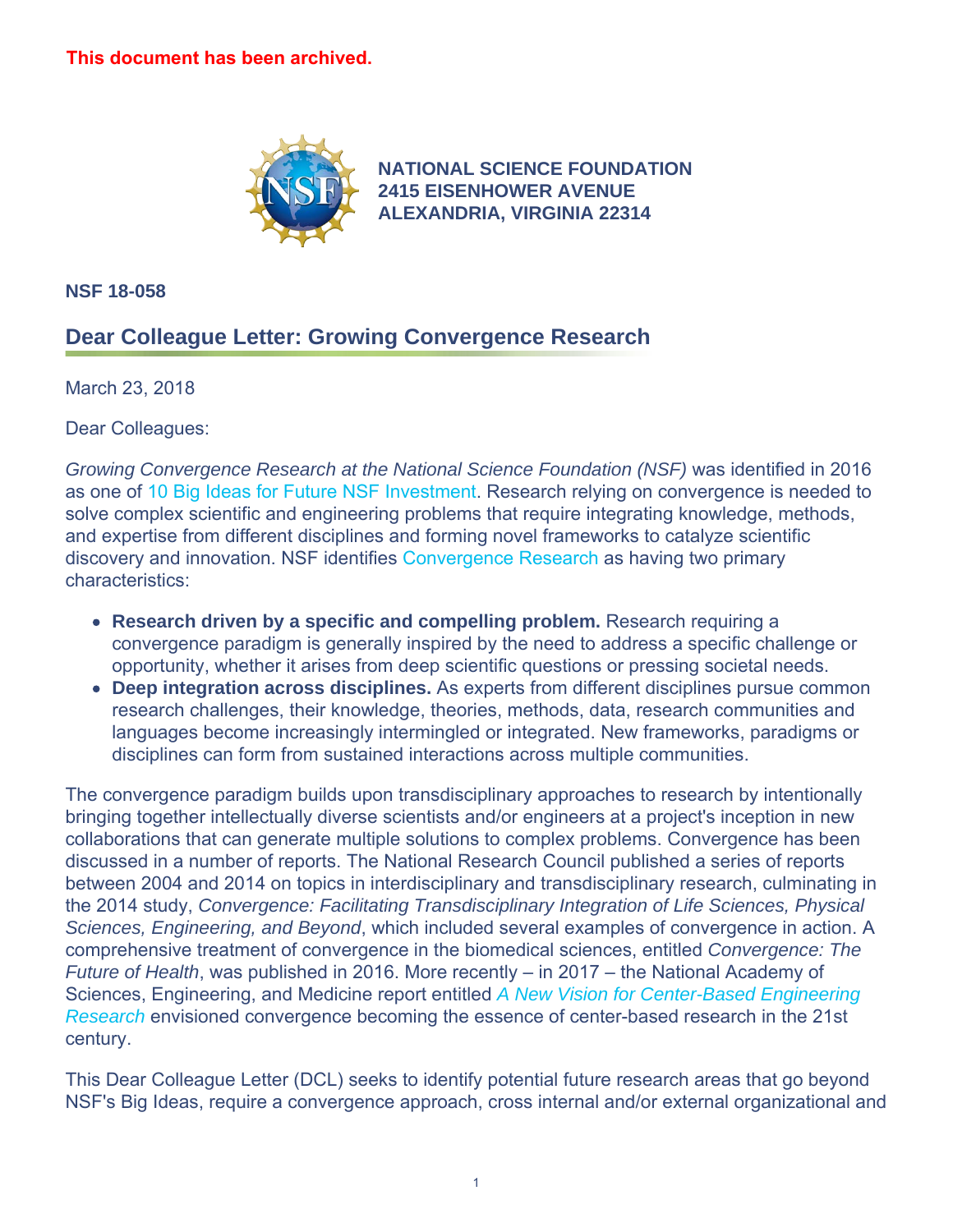disciplinary boundaries, and advance the progress of science as articulated in NSF's mission. NSF encourages the submission of prospectuses to identify these new areas and specific projects within them. NSF may invite the teams submitting the most promising prospectuses to submit proposals to further explore their research strategies. Prospectuses must outline novel approaches and research strategies that are likely to result in a clear demonstration of the potential for transformative advances. The research areas and proposed projects must reflect the characteristics of convergence outlined [here.](https://www.nsf.gov/od/oia/convergence/characteristics.jsp)

Interested researchers who would like to compete for FY 2018 and FY 2019 funding must submit a prospectus describing a new area of research and an exploratory research project within it to the [convergpro@nsf.gov](mailto:convergenceprospectus@nsf.gov) mailbox. A prospectus may be submitted at any time to help NSF identify new areas of research that require convergence, but to be considered for FY 2018 support, the prospectus must be submitted by May 1, 2018, and for FY 2019 funding, by October 15, 2018. All prospectus submissions will be acknowledged via email. The prospectus should not exceed 1,000 words of text and be no more than two pages in length, inclusive of figures and tables. It must include: (i) a description of a potential future research area requiring a convergence approach; (ii) a list of the pertinent disciplines to be integrated; (iii) a brief description of the proposed exploratory research project within the area described in (i); (iv) a brief description of the methods and research strategies that will nurture convergence in the exploratory research project; and (v) a listing of the senior personnel who would be involved in the exploratory project. No references are required in the prospectus.

Researchers describing the most promising research ideas and exploratory projects will be invited to submit a proposal within 60 days after issuance of the invitation. An invited proposal must be prepared in accordance to the guidance for Research Advanced by Interdisciplinary Science and Engineering (RAISE) proposals, as specified in the NSF *Proposal and Award Policies and Procedures Guide* [\(PAPPG](https://www.nsf.gov/publications/pub_summ.jsp?ods_key=pappg); see Chapter II.E.3). The invited researchers do not need to obtain further approval from NSF program officers to submit the invited proposal. The total proposed budget may not exceed \$1 million, and the proposed project duration should not exceed 3 years.

Prospective principal investigators are advised that, based on the portfolio of ideas received, NSF may choose to use internal review for these RAISE proposals or seek advice from external reviewers as to the merits of the full proposals received. Such external review may include review by ad hoc reviewers and/or a panel.

This DCL remains in effect for twelve months from the date of issue, unless superseded by another DCL or a new solicitation.

## **POINTS OF CONTACT**

Researchers should direct questions about this DCL to [convergpro@nsf.gov](mailto:convergencedcl@nsf.gov).

Questions about convergence should be directed to Dragana Brzakovic at [dbrzakov@nsf.gov](mailto:dbrzakov@nsf.gov).

Sincerely,